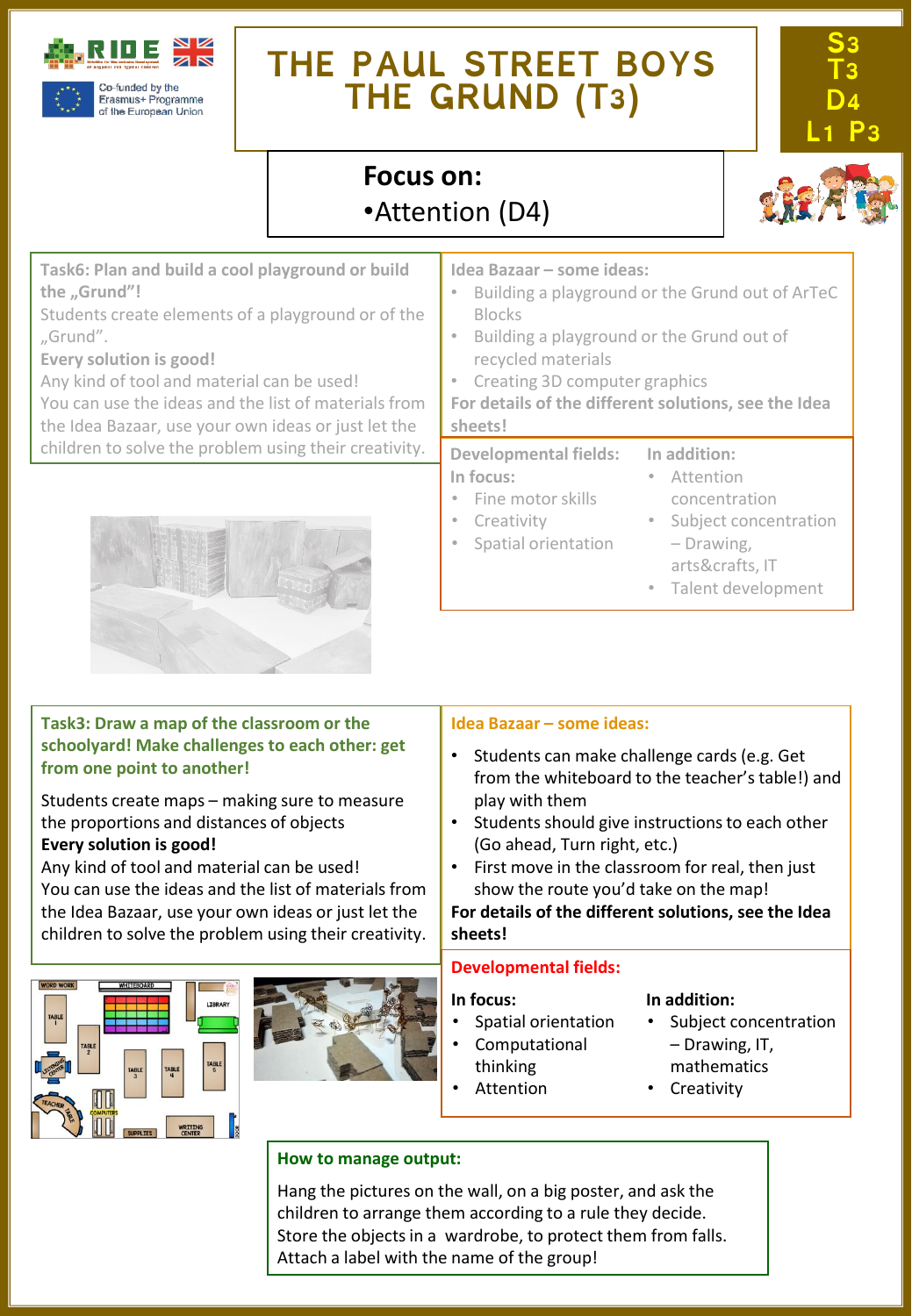

of the European Union

# **THE PAUL STREET BOYS THE GRUND (T3)**



# **Focus on:**

- •Attention (D4)
- **Goals of the lesson:**
- •text comprehension
- •problem solving
- •decision making
- •organizing group work

The grund was a vacant lot on the corner of Paul Street and Maria Street. For the Paul Street Boys, who lived on narrow streets<br>among rows of tall houses, this little lot spelled freedom and boundlessness.<br>Its fence ran al

which rendered this grund most attractive, magnificent.<br>Here, it should be noted, it was adjoined by another spacious site. This was under lease to a saw mill concern, and the lot was thickly<br>Here, it should be noted, it w

sound. Directly under the eaves was a small window and out of this window extended a wooden trough. As the van stopped near the<br>window, out of the trough there suddenly began to dribble a mass of kindling wood; it fairly p

#### **Main features and interactions of the characters How to use the character card:** Character Features Interactions Each student fills in his/her own Character card: • writes the name of the character The sawmill  $\vert$  Puffs - issues Pieces of wood are • their features, movements, reactions, etc. smoke poured into the van • collects the elements of the environment, other Extends a trough When the driver of the Cuts wood van gives a signal, the accessories, things to be built Sawmill sawmill stops • thinks over the phases, tools and Van materials of the robot's building The van Rolls Rolls up to the sawmill The driver shouts Leaves when it is full Puff **Students can use more pieces** Extend the trough **of each part of the Character Suggestions** Pour pieces of **card if needed! The Grund** wood • Discuss the importance of the Grund to Roll to the sawmill the boys Give signal • Collect and depict the the sights and Leave the sawmill buildings of the Grund • Build a model of the Grund The Grund Your nam **The sawmill** Stacks of wood – **Build** • Discuss the usage of kindling wood maze • Discuss the different types of heating Grapevine covering and fuel – focusing on historical eras, Your name the walls of the Be attentive, your robot should be ole to: geographical and social differences, sawmill environmental protection Pieces of wood • Understand how the sawmill works – The main actions of have the students draw plans, Your name the story flowcharts There also should be: Divide the text **Suggested materials** segment into • ArTeC robot and Blocks (at least the 112 pieces pcs set) Your name Make a list about • Cardboard, boxes, recycled materials, Think over: things needed other building sets Media files needed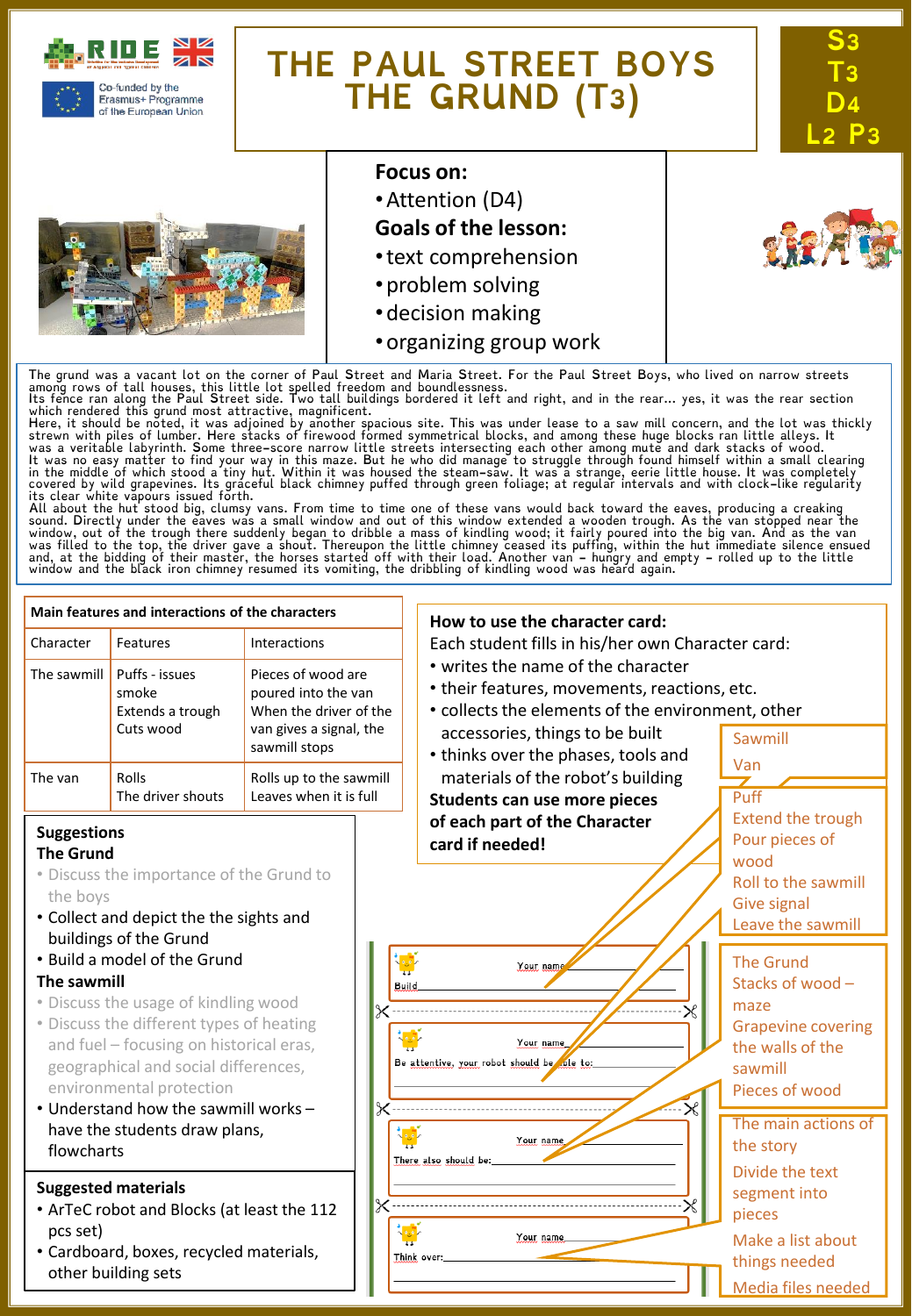

Erasmus+ Programme of the European Union

# **THE PAUL STREET BOYS THE GRUND (T3)**

**Suggested materials**

- ArTeC Blocks (at least the 112 pcs set) and ArTeC robotics set (1 or 2 Studuino motherboards, 3 DC motors, wheels, small gears, 2 servo motors, 4 Touch sensors, 1 IR Photoreflector, 1 Sound sensor, 1 Accelerometer, 4 LEDs)
- Photos, videos about sawmills
- Flowchart of a sawmill's operation
- Mindmap or Chart draft , Storyline
- Character cards and Robotic task card template
- Pencil

**Trough** Ramp

Pieces of wood Tossing arm Wheels

Build a robot that can move it's Use actuators and sensors for building "Senses" are green<br>"Actions" are blue<br>Chace the hovest

国王国史区

 $\bullet$ 

Build and program so that the

Use the L

Your ni

 $\mathbf{E}$ 

Corner for robotie

ing materials

Sawmill with mechanical tossing mechanism

Van rolls up to the sawmill automatically

# **How to fill in the Robotic card?**

- Choose robot's "activity" and its programming complexity according to the Character task card, the developmental aim and the programming level that fits the child's skills.
- More Robotic cards can be filled in if needed (for clarification or for differentiation).

# **Focus** on:

- •Attention (D4) **Goals of the lesson:**
- •fine motor skills,
- •problem solving,
- •decision making,
- •life skills

# **Suggestions**

## **Sawmill**

- Understand how the sawmill works have the students draw plans, flowcharts
- Build a simple modell of the sawmill with movable parts from ArTeC Blocks

# **Van**

- Collect possibilities for moving and directing the van
- Collect possibilities for detecting that the van arrived to the sawmill and that the van is full and can leave

# **Related topics in the Technical corner**

- Programming DC motor
	- Winding the motor a number of times(2.a, 2.b)
	- Winding the motor until the sensor detects change (4.b, 4.c)
- Programming servo motor
	- Moving the arm to a given angle (3.a)
- Testing and programming Touch sensor (4.a, 4.b, 4.c)
	- Remote control for the robot made of 4 Touch sensors(4.d)
- Testing and programming IR Photoreflector (7.a, 7.c, 7.e)
	- Using an IR Photoreflector for detecting an object (7.d, 7.e)
- Testing and programming Sound sensor (9.a)
	- Activating the robot with sound (9.b)
- Using LED (5.a)
	- Blinking (5.b)
- Robot controller made of Accelerometer (4.e)

The trough and the tossing arm moves automatically

Van rolls up to the sawmill automatically The trough, the tossing arm and the ramp move automatically. The sawmill begins to work when the driver of the van shouts Van controlled by a remote controller

The trough, the tossing arm and the ramp move automatically. The sawmill begins to work when the van stops under the ramp Van controlled by a remote controller



**S3** 

**T3 D4** 

**L3-4**